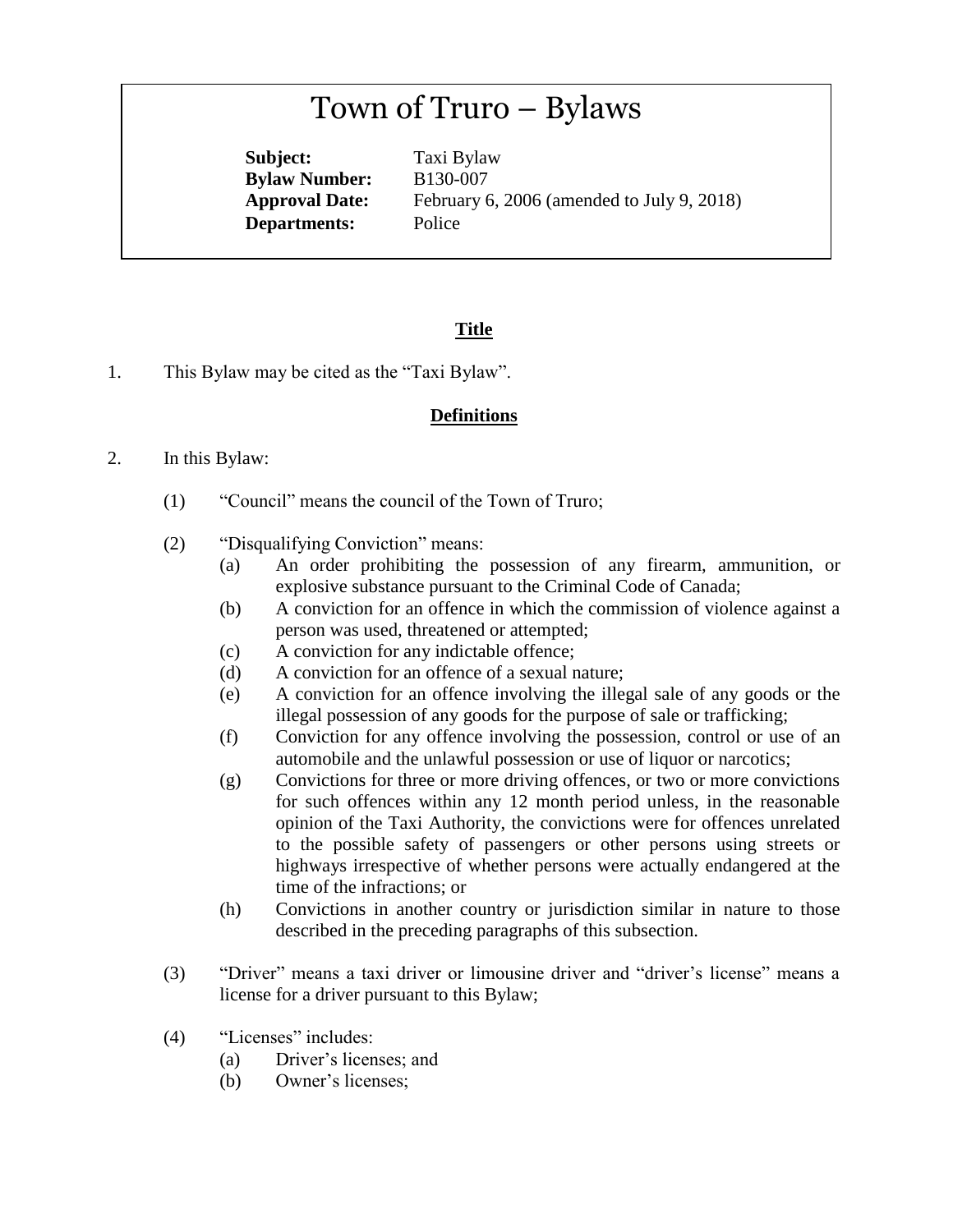- (5) "Limousine" means:
	- (a) A full sized luxury class four or more door sedan motor vehicle having a standard seating capacity for at least five passengers excluding the driver which is used for hire for the conveyance of passengers;
	- (b) Which has carpeted floors;
	- (c) Which is not equipped with taxi roof signage;
	- (d) Which is furnished with a minimum of four of the following features:
		- (i) glass partition separating the front and rear seats;
		- (ii) top quality interior appointments, being either leather or other plush upholstery;
		- (iii) power windows;
		- (iv) one-way tinted glass;
		- (v) television;
		- (vi) stereo system;
		- (vii) cellular telephone;
		- (viii) air conditioning; and
	- (e) Which is one of the following makes:
		- (i) Cadillac;
		- (ii) Lincoln;
		- (iii) Rolls Royce;
		- (iv) Jaguar;
		- (v) Mercedes-Benz;
		- (vi) Bentley;
		- (vii) Royal Princess;
		- (viii) any other vehicle approved by the Taxi Authority upon application by a prospective license as being of comparable limousine quality to the makes referred to above;
	- (f) But excludes vehicles operated by a public utility as defined in the Public Utilities Act or by a motor carrier required to be licensed under the Motor Carrier Act;
- (6) "Limousine Driver" means the driver of a limousine as defined in this Bylaw.
- (7) "Operate" means to operate or drive a taxi or limousine when such vehicle is transporting, picking up, dropping off passengers for hire, or soliciting passengers for hire;
- (8) "Owner" means a person who directly or indirectly holds the legal title of a vehicle or, in the event a vehicle is the subject of a financing agreement (including a conditional sale or lease with an option or right of purchase upon performance of conditions stated in the agreement) with an immediate right of possession vested in a debtor then the debtor shall be deemed to be the owner for purposes of this Bylaw;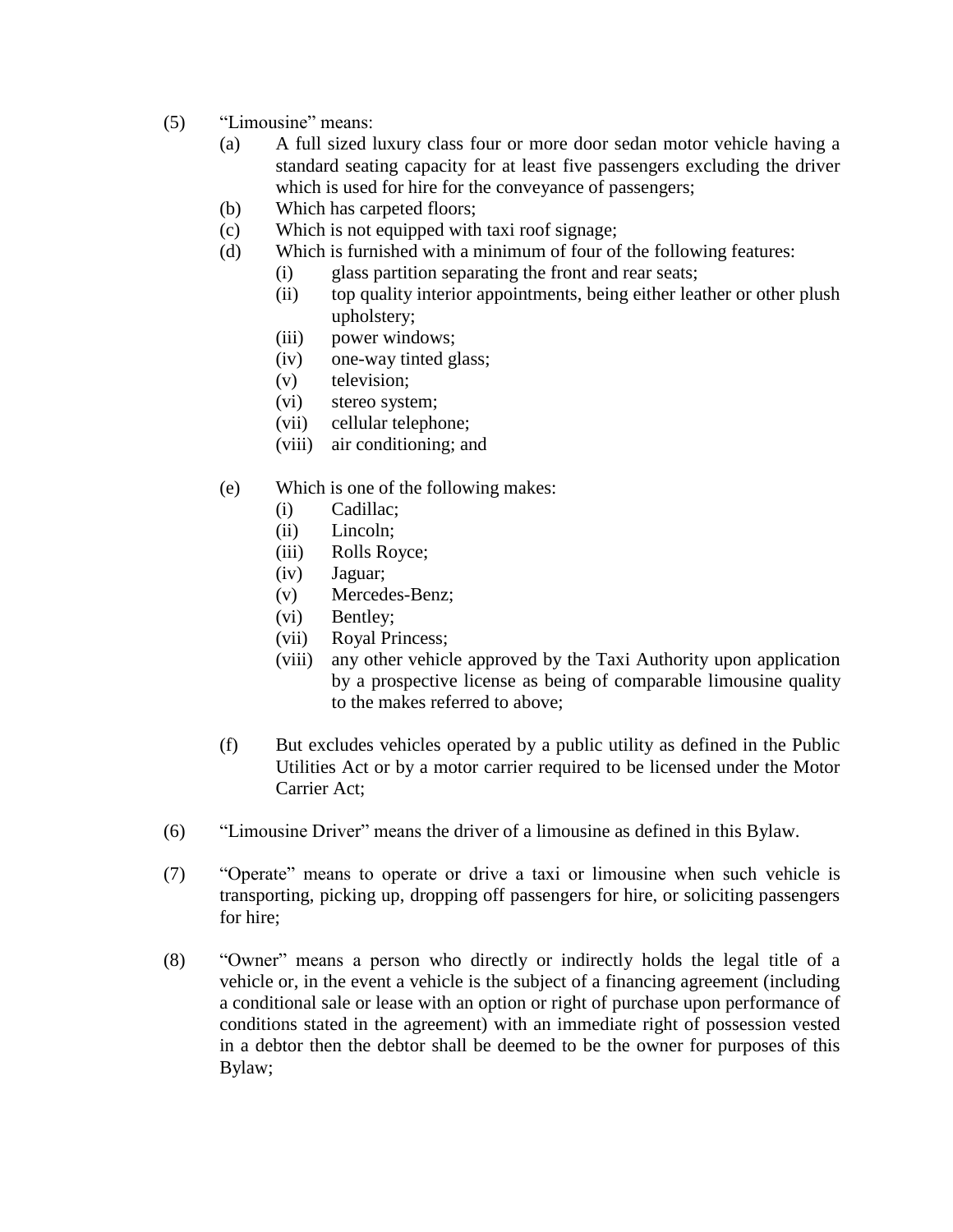- (9) "Taxi" means a vehicle used or intended to be used to carry passengers for hire other than a limousine, but excludes vehicles operated by a public utility as defined in the Public Utilities Act or by a motor carrier required to be licensed under the Motor Carrier Act;
- (10) "Taxi Authority" means the Chief of Police of the Truro Police Service and includes any person designated by the Chief of Police as deputy or assistant or temporary Taxi Authority;
- (11) "Taxi Meter" means a mechanical or electronic apparatus or device for automatically measuring and registering the mileage traveled by a taxi, the time in which a taxi is engaged, and the fee corresponding thereto as set out in this Bylaw;
- (12) "Town" means the Town of Truro.

# **Taxi Authority**

- 3. The powers and duties of the Taxi Authority shall be to:
	- (1) Make all necessary inquiries and inspections concerning applications or renewals for licenses pursuant to this Bylaw;
	- (2) Carry out periodic spot inspections, without notice, of vehicles licensed under this Bylaw;
	- (3) Issue, refuse to issue, or suspend licenses in accordance with the requirements of this Bylaw;
	- (4) Prescribe application and license forms, documents, or taxi roof signage layouts or designs;
	- (5) Keep a register of all licenses granted under the authority of this Bylaw and assign license numbers;
	- (6) Cause to be prosecuted persons who offend against the provisions of this Bylaw; and
	- (7) Take any other lawful steps in regards to the licensing and regulation of taxis and limousines as may be consistent with this Bylaw.

# **Owner's Licenses**

4. No person shall operate a vehicle or, being the owner of a vehicle, shall permit such vehicle to be operated as a taxi or limousine unless the vehicle is the subject of a valid and current owner's license pursuant to this Bylaw as a taxi or as a limousine, as the case may be.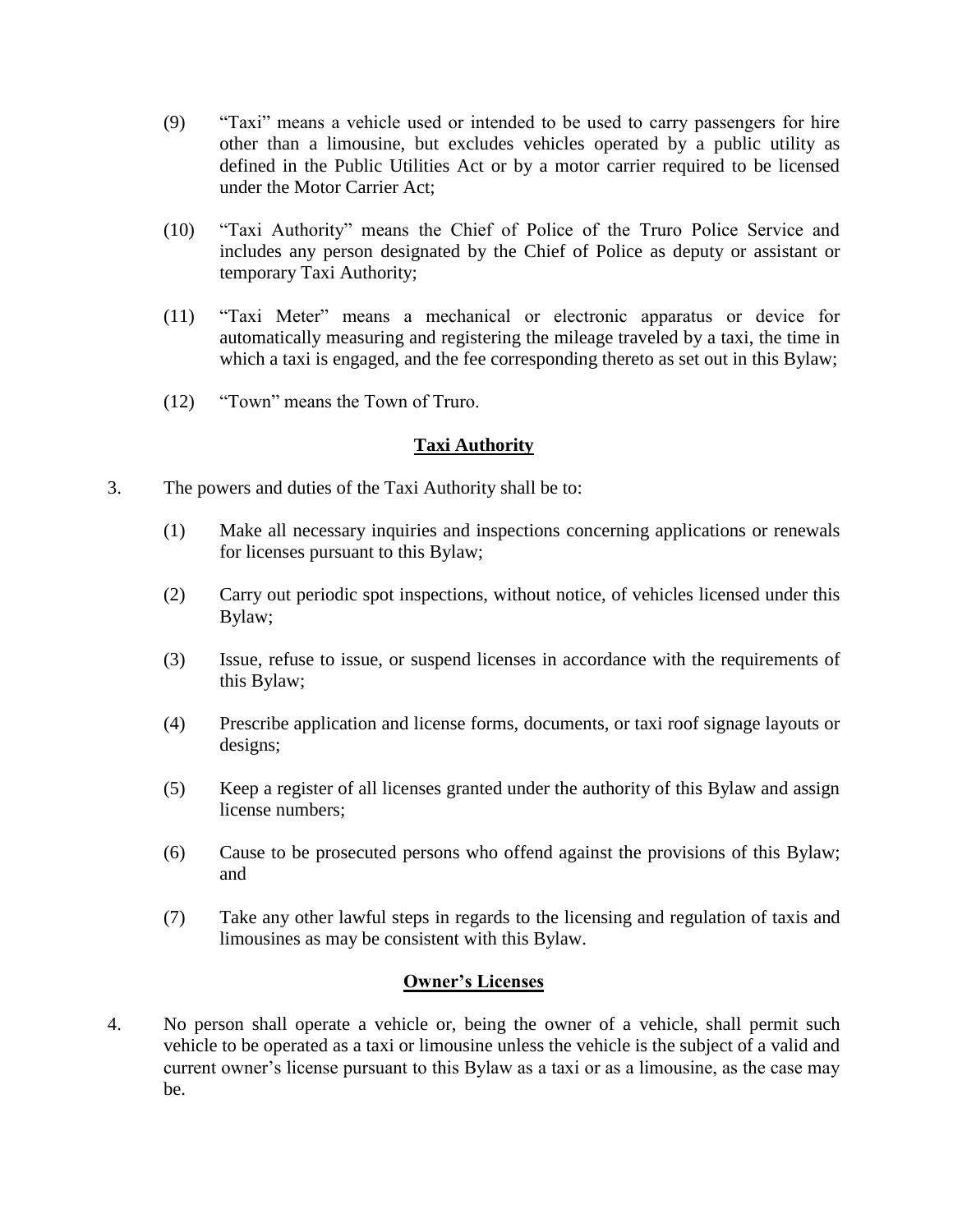- 5. No person shall operate a vehicle or, being the owner of a vehicle, shall permit such vehicle to be operated as a taxi or limousine unless the vehicle has the owner's license for that vehicle conspicuously displayed in the vehicle, readily visible to any passengers who may be in the vehicle.
- 6. No taxi or limousine owner's license shall be granted for any vehicle unless and until:
	- (1) An application in the form prescribed from time to time by the Taxi Authority is completed and signed by the applicant for the license including:
		- (a) The name, address, telephone number of the owner;
		- (b) Where the vehicle is owned by a corporation, particulars of the registration of the corporation, the addresses and telephone numbers of the officers and directors of the corporation, and the head office of the corporation;
		- (c) Where the vehicle is owned by a partnership, the names, addresses and telephone numbers of the partners and a copy of the Certificate of Registration under the Partnership and Business Name Registration Act;
		- (d) The taxi business name under which the taxi or limousine will be operated and the street and postal address of the place of business from which the taxi or limousine be operated;
		- (e) The motor vehicle registration number, motor vehicle license plate number, make, model, colour, year and serial number of the vehicle;
		- (f) The insurance company, policy number, liability coverage limits, name of insured, and expiry date in respect of the motor vehicle insurance policy or policies applicable to the vehicle;
		- (g) The record of convictions within the preceding 5 years, for disqualifying convictions referenced in subsections  $2(2)(a)$  through (f) and  $2(2)(h)$  of this Bylaw, of each person whose name and address is required to be provided pursuant to paragraphs (a), (b) and (c) of this subsection, and duly executed consents sufficient to obtain verification of same from law enforcement agencies;
	- (2) Payment is made to the Town of the annual fee for such license as stipulated in Schedule "A" to this Bylaw;
	- (3) The Taxi Authority is satisfied that each person whose names and addresses are required to be provided pursuant to paragraphs (a), (b) and (c) of subsection (1) of this section does not have, within the preceding 5 years:
		- (a) Any disqualifying convictions pursuant to subsections  $2(2)(a)$  through (f) and 2(2)(h) of this Bylaw; and
		- (b) Any fines levied with respect to any summary offence tickets or other convictions that are unpaid.
	- (4) The vehicle which is to be licensed as a taxi or limousine:
		- (a) Has been inspected by the Taxi Authority, and licensed mechanic selected by the Taxi Authority, the costs of which shall be paid by the applicant;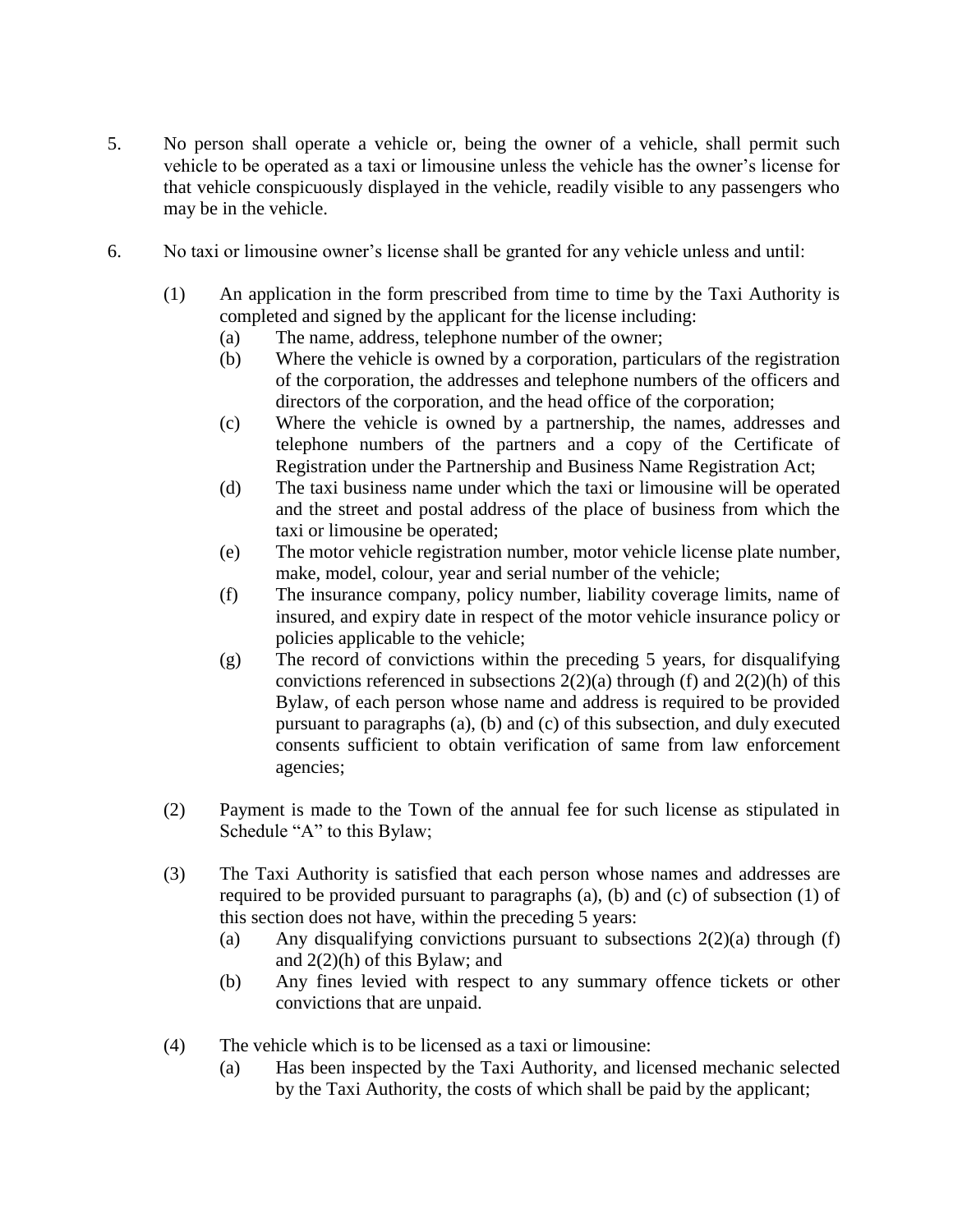- (b) Bears a valid, non-rejected Province of Nova Scotia motor vehicle safety sticker and matching certificate, which is not more than 12 months old;
- (c) Is insured for public liability and property damage and passenger hazard in an amount not less than \$1,000,000 and, when required by the Taxi Authority, provides proof of coverage;
- (d) Has a height from the top of the floor to the underneath side of the roof of at least 114 centimeters;
- (e) Has a width from the inside of one door post to the inside of the door post on the opposite side of at least 137 centimeters;
- (f) Has a length from the dashboard, excluding extremities, to the front of the upper portion of the back seat of at least 160 centimeters;
- (g) Is in a clean and sanitary condition;
- (h) Is in a good state of repair with no visible body fillers, rust, primer paint, dents, breakages or other accidental damage or defect;
- (i) Has functioning seatbelts for each passenger for which the vehicle is designed;
- (j) In the case of a taxi:
	- (i) is a four or more door sedan, a four or more door station wagon, or a four or more door minivan (such doors to be on the sides of the vehicle), with a design capacity of 7 passengers or less, excluding the driver; and
	- (ii) is equipped with a taxi meter conforming with the requirements of this Bylaw;
- (k) In the case of a taxi, has roof signage conforming to the layout and design specified from time to time by the Traffic Authority and to the requirements of this Bylaw;
- (l) In the case of a limousine, meets the requirements in the definition for the limousine contained in section 2 of this Bylaw.
- (5) Notwithstanding subsection (4), smaller fuel efficient vehicles, fitting the performance standard of 7.8 litres per 100 km or less, as well as subsections (a), (b), (c), (g), (h), (i), (i) and (k) of subsection (4), may be permitted as a taxi, subject to the following minimum measurements:
	- (a) A width from the inside of one door post to the inside of the door post on the opposite side of at least 129 centimetres;
	- (b) A wheelbase measurement from the center of the front wheel to the center of the rear wheel of at least 256 centimetres.
- 6A. (1) Despite section 6 of this Bylaw, the Taxi Authority may refuse to grant a taxi or limousine owner's license to an applicant who, in the opinion of the Taxi Authority, may be a danger to passengers or others if they are granted a license.
	- (2) In making a determination under subsection (1), the Taxi Authority shall consider any credible and relevant information as to whether the applicant:
		- (a) Suffers from a mental illness or mental instability;
		- (b) Abuses drugs or alcohol;
		- (c) Has a propensity for violence or other objectionable behavior;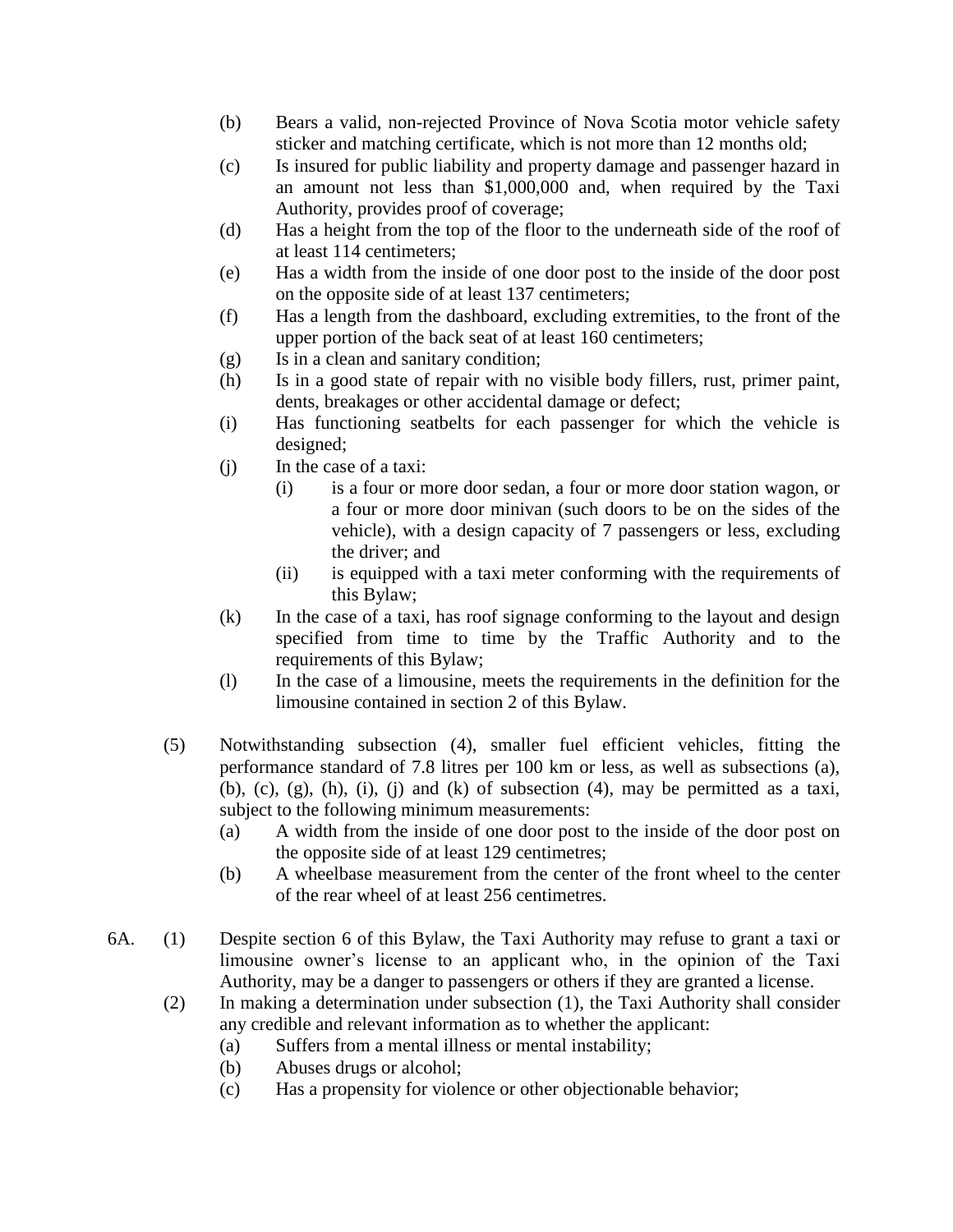That could cause the applicant to be a danger to passengers or others.

- 7. Owner's licenses shall specify a taxi business name under which the licensed vehicle shall be operated and no person shall operate or permit the operation of any taxi or limousine under any taxi business name other than the name specified in the owner's license.
- 8. An owner's license may be renewed upon:
	- (1) Presentation of the vehicle for which renewal is sought prior to expiry of the license at the office of the Taxi Authority by appointment made at least 2 weeks in advance of expiry of the license;
	- (2) An inspection of the vehicle as set out at subsection  $(4)(a)$  of section 6 of this Bylaw; and
	- (3) Payment of the annual license fee prescribed by Schedule "A" to this Bylaw; provided that all of the requirements of this Bylaw for issuance of an owner's license continue to be met.
- 9. An owner's license may be transferred from one vehicle to another vehicle which complies with the requirements of this Bylaw, upon an inspection of the vehicle for which the license is sought in accordance with subsection (4)(a) of section 6 of this Bylaw upon payment of the transfer fee stipulated in Schedule "A".

# **Other Owner Obligations**

- 10. A taxi or limousine owner shall not change the taxi business name under which the vehicle is operated without notifying the Taxi Authority of such change in writing not less than one week in advance of such change.
- 11. An owner of a taxi or limousine shall notify the Taxi Authority forthwith of any change in the Provincial Registration of the vehicle.
- 12. Every owner of a taxi or limousine shall have an established place of business from which all dispatching, including the receipt of telephone calls for service and communications with the owner's taxis and/or limousines, shall be conducted.
- 13. Every owner of a taxi or limousine shall file with the Taxi Authority the names, addresses and telephone numbers of every driver who operates the owner's licensed vehicle or vehicles and shall notify the Taxi Authority within 72 hours of any change in drivers.
- 14. No person shall operate or permit the operation of a taxi or limousine when the conditions described in subsections (2) to (4) of section 6 do not apply or have ceased to apply.
- 15. An owner of a taxi or limousine shall not permit any person to operate such a vehicle unless that person is in possession of a valid driver's license pursuant to this Bylaw.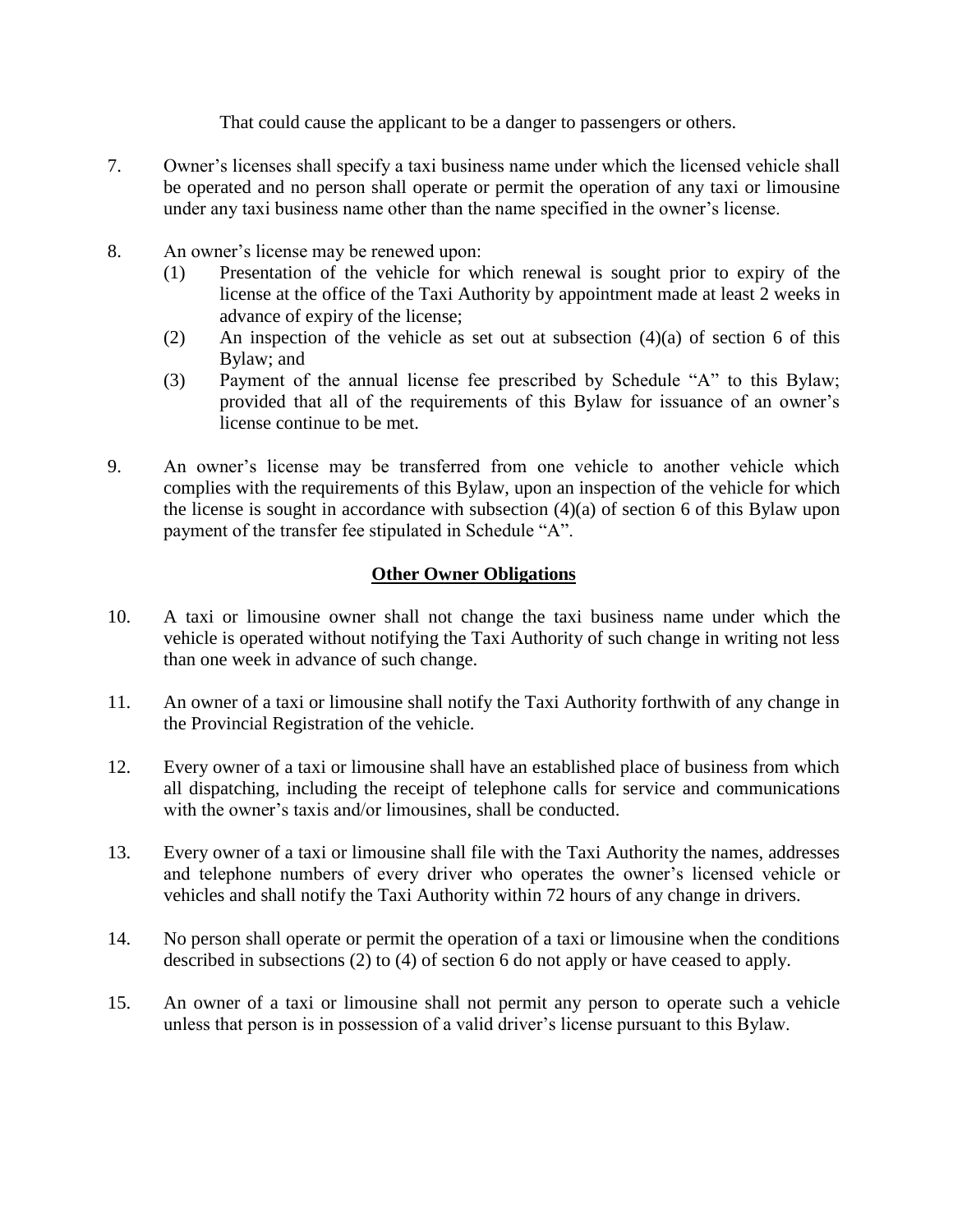- 16. An owner or driver of a taxi or limousine shall provide to the Taxi Authority upon demand from time to time evidence of insurance coverage consistent with the requirements of this Bylaw.
- 17. An owner or driver of a taxi or limousine shall, upon request, submit such vehicle for inspection by the Taxi Authority.

# **Driver's Licenses**

- 18. No person shall:
	- (1) Transport passengers for hire within the Town;
	- (2) Be on any highway, street, road, lane, alley, taxi stand or other public place in the Town in control of a motor vehicle for the purpose of transporting passengers for hire, or soliciting within the Town the transportation of passengers for hire;

Unless such person is in possession of a valid driver's license under this Bylaw and unless that license is conspicuously displayed in the vehicle and is readily visible to any passengers who may be in the vehicle.

- 19. Any person in control of a motor vehicle:
	- (1) Which displays taxi roof signage which is not covered by opaque material;
	- (2) Which is not transporting a passenger for hire; and
	- (3) Which is on any highway, street, road, lane, alley, taxi stand or at any other public place in the Town, or who is found waiting with any such motor vehicle at any location in the Town;

Shall be deemed to be soliciting the transportation of passengers for hire within the Town and deemed to be operating the vehicle as a taxi or limousine for purposes of this Bylaw.

- 20. No driver's license shall be granted unless and until:
	- (1) An application in the form prescribed from time to time by the Taxi Authority is completed and signed by the applicant for the license including:
		- (a) The name, address, telephone number of the applicant;
		- (b) The taxi business name under which or for which the applicant will drive a taxi or limousine;
		- (c) [repealed];
		- (d) The motor vehicle operator class 1, class 2, class 3 or class 4 license number of the applicant issued pursuant to the Motor Vehicle Act;
		- (e) A consent in form satisfactory to the Taxi Authority to obtain an abstract of his or her driving record from the Registrar of Motor Vehicles; and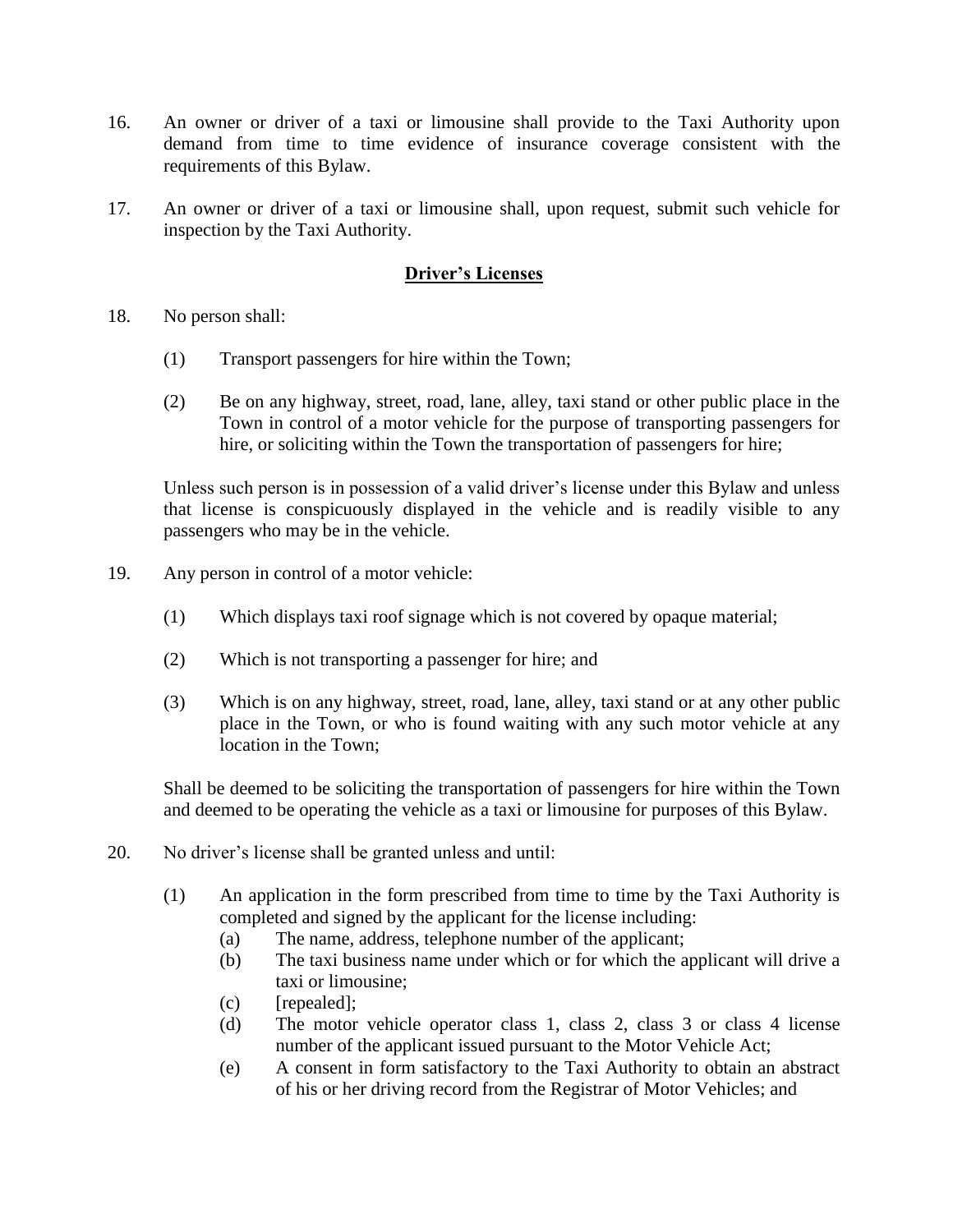- (f) The record of convictions of the applicant within the preceding 5 years, for disqualifying convictions referenced in subsection (2) of section 2 of this Bylaw, and a duly executed consent sufficient to obtain verification of same from law enforcement agencies;
- (2) The applicant is in possession of a valid and current class 1, class 2, class 3 or class 4 motor vehicle operator license issued under the provisions of the Motor Vehicle Act, and submits the original of the license to the Taxi Authority for inspection as well as a colour photocopy of the license;
- (3) Payment is made to the Town of the annual fee for such driver's license as stipulated in Schedule "A";
- (4) The Taxi Authority is satisfied that the applicant does not have, within the preceding 5 years:
	- (a) Disqualifying convictions pursuant to subsection (2) of section 3 of this Bylaw; and
	- (b) Any fines levied with respect to any summary offence tickets or other convictions that are unpaid.
- (5) The applicant has successfully completed an examination on the location of streets and prominent buildings within the Town.
- 20A. (1) Despite section 20 of this Bylaw, the Taxi Authority may refuse to grant a driver's license to an applicant who, in the opinion of the Taxi Authority, may be a danger to passengers or others if they are granted a license.
	- (2) In making a determination under (1), the Taxi Authority shall consider any credible and relevant information as to whether the applicant:
		- (a) Suffers from a mental illness or mental instability;
		- (b) Abuses drugs or alcohol;
		- (c) Has a propensity for violence or other objectionable behavior;

That could cause the applicant to be a danger to passengers or others.

- 21. A driver's license is not transferable.
- 22. A driver's license may be renewed upon payment of the annual license fee stipulated in Schedule "A" provided that all of the requirements of this Bylaw for issuance of a driver's license continue to be met.

#### **Other Driver Obligations**

23. No person shall operate a taxi or limousine when the conditions described in subsection (2) and (4) of section 20 do not apply or cease to apply.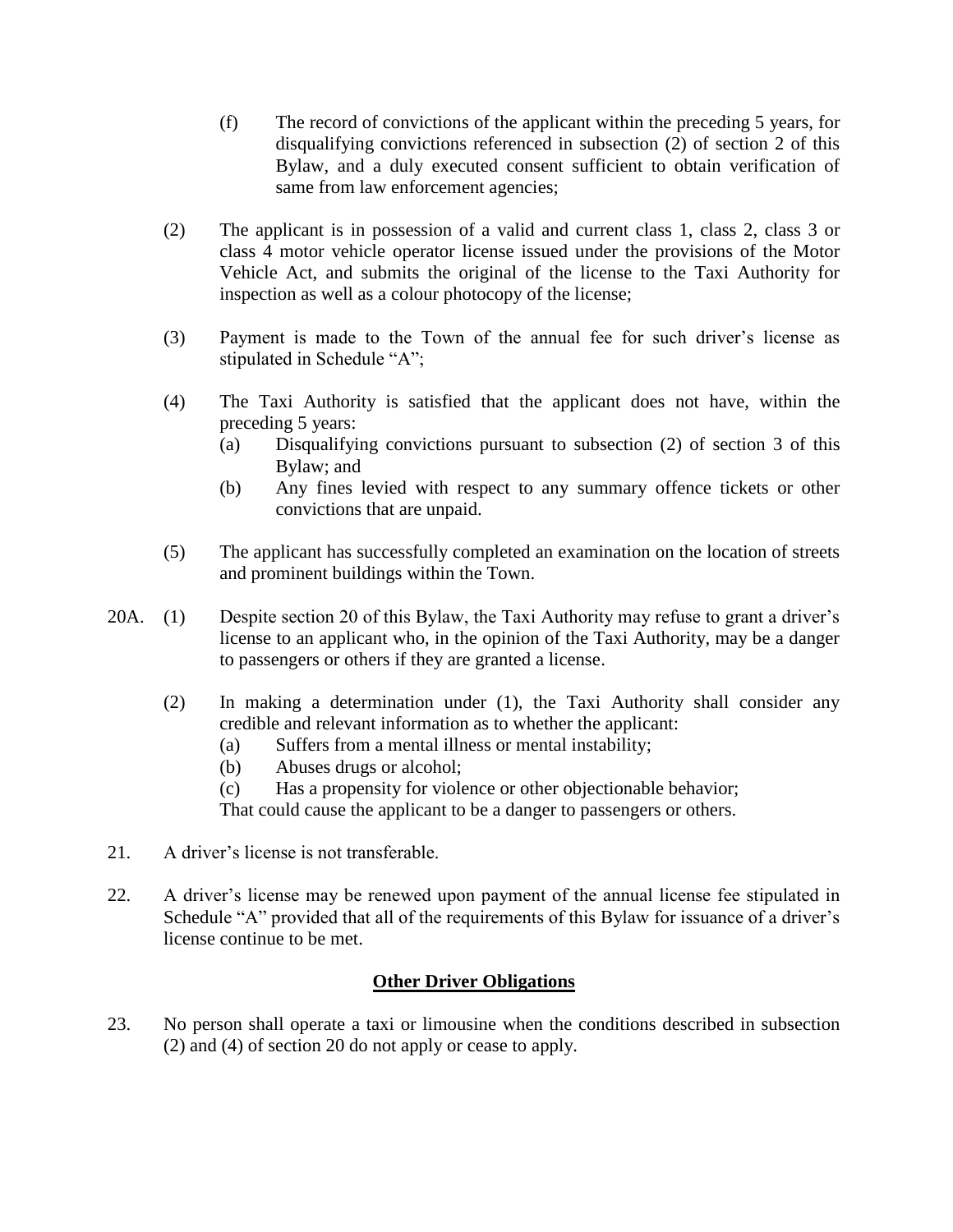- 24. A licensed driver of a taxi or limousine shall immediately notify the Taxi Authority in the event of a change of address, telephone number, business name under or for which he or she drives, loss of class 4 Motor Vehicle Act licensing, loss of insurance coverage or in the event of a disqualifying conviction.
- 25. All drivers of taxis and limousines licensed under this Bylaw shall comply with the following:
	- (1) Every driver while in control of a taxi or limousine shall wear a shirt or blouse; pants, skirt or dress; socks or stockings; and shoes, which clothing shall be in a clean and tidy condition at all times.
	- (2) A driver shall not permit any additional passengers in his or her taxi or limousine without the consent of the passenger who first engaged him or her.
	- (3) The carrying of multiple passengers for separate fares is prohibited.
	- (4) Every driver, unless engaged by a passenger, shall upon being applied to in person or by telephone place his or her taxi or limousine at the disposal of the person so applying and shall proceed to any place in the Town as directed, provided that the driver may refuse to drive a person whose conduct reasonably causes a driver to fear for his or her safety.
	- (5) Every driver shall transport any parcels, bags or luggage accompanying any passenger not exceeding 25 kilograms per item or 50 kilograms in aggregate per passenger and shall place the luggage in and out of the taxi or limousine for the passenger if requested to do so.
	- (6) Every driver who engages to be at any particular place at a particular time, whether by day or by night, shall be punctual in attendance at the specified place.
	- (7) The driver may determine whether persons may eat or drink while passengers are in his or her vehicle, and may also determine where the passengers sit, except that passengers may decline to sit in the front seat.
	- (8) A driver shall not, while in control of a taxi or limousine, use abusive or insulting language.
	- (9) A driver shall, at all times while in control of a taxi or limousine in a public place, conduct himself or herself in an orderly manner.
	- (10) A driver may solicit passengers for his or her taxi or limousine but such solicitation shall not be made by calling out or shouting or in any other noisy or disorderly manner.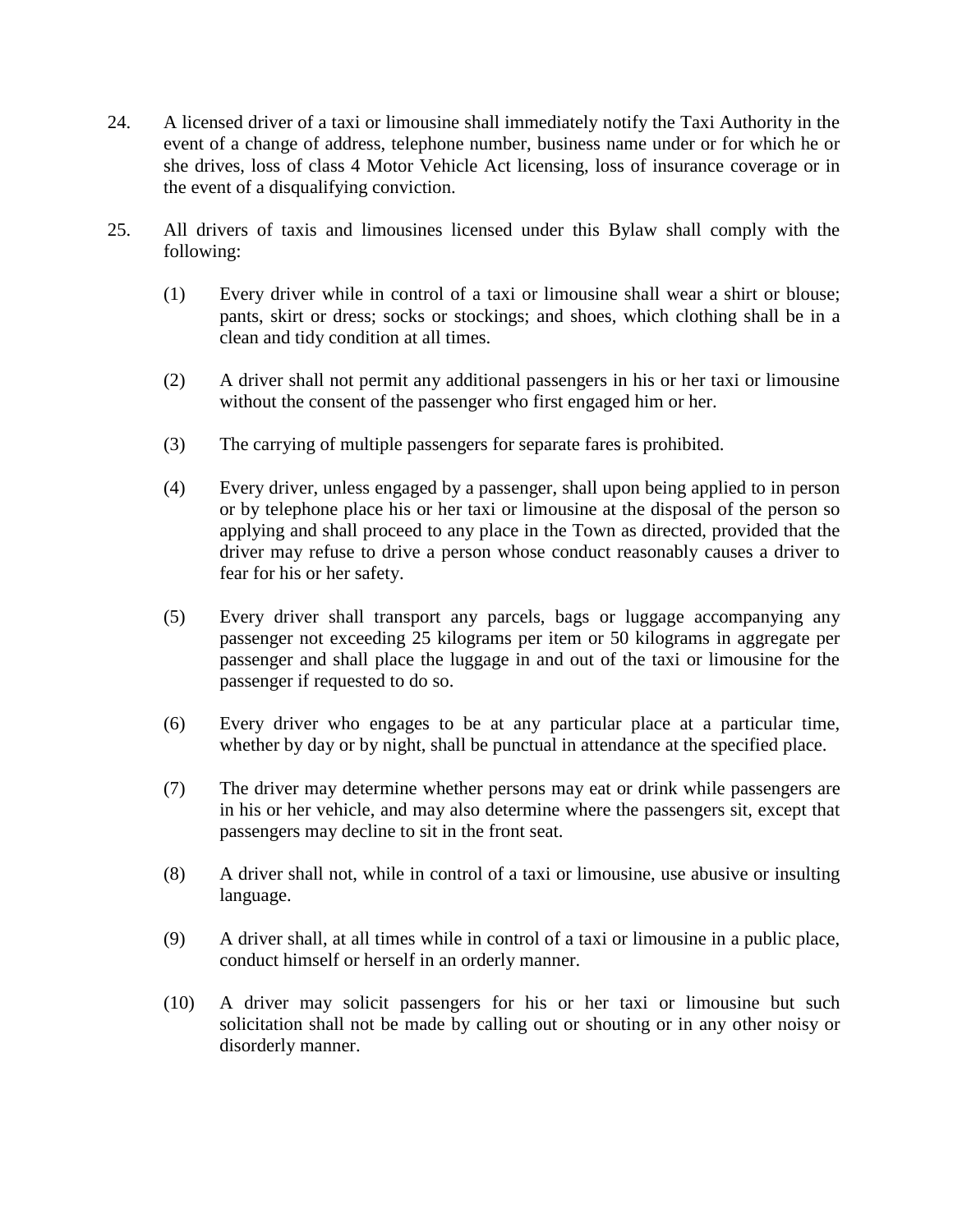- (11) Every driver shall proceed to the destination indicated by his or her passenger by the quickest route which shall result in the lowest fare, provided however, that he or she may take another route if directed to do so by a passenger.
- (12) A driver shall not smoke in a vehicle.
- (13) The driver shall not permit smoking in the vehicle by any passenger.
- (14) No person shall represent a taxi or limousine to be a non-smoking or smoke-free vehicle if it has been smoked in while in the ownership of the current owner.

#### **Licenses Generally**

- 26. Every license issued under this Bylaw shall relate to the period from the  $1<sup>st</sup>$  of May to the  $30<sup>th</sup>$  of April of the succeeding year, and shall expire on the next April  $30<sup>th</sup>$  following the date of issuance of the license.
- 27. An owner's license and a driver's license under this Bylaw constitute a license to transport parcels, boxes, packages or other articles of whatsoever nature, at the rates specified in this Bylaw for the transporting of passengers, even in the absence of any passengers in such vehicle.
- 28. No license fee is refundable upon suspension, revocation or termination for any reason any license granted under this Bylaw.
- 29. Licenses which have been destroyed, lost or stolen may be replaced upon sufficient proof of destruction or loss being presented to the Taxi Authority and upon payment of the replacement fee stipulated in Schedule "A" to this Bylaw.
- 30. (1) The Taxi Authority may, after giving the licensee or prospective licensee an informal opportunity to be heard, refuse to issue or renew or may revoke or suspend the license of any owner or driver of a taxi or limousine for a breach of this Bylaw, or failure to meet the qualifications for licensing on the part of the owner, driver or vehicle, as the case may be.
	- (2) A refusal to issue or renew or a revocation or suspension of the license by the Taxi Authority may be appealed to Council within fourteen days of the decision of the Taxi Authority by written Notice of Appeal delivered to the Clerk of the Town.
	- (3) Despite (2), where the Taxi Authority's refusal to issue or renew or to suspend or revoke a license is based on the applicant having a disqualifying conviction, except as to the existence of a disqualifying conviction, the Taxi Authority's decision is final and is not subject to appeal.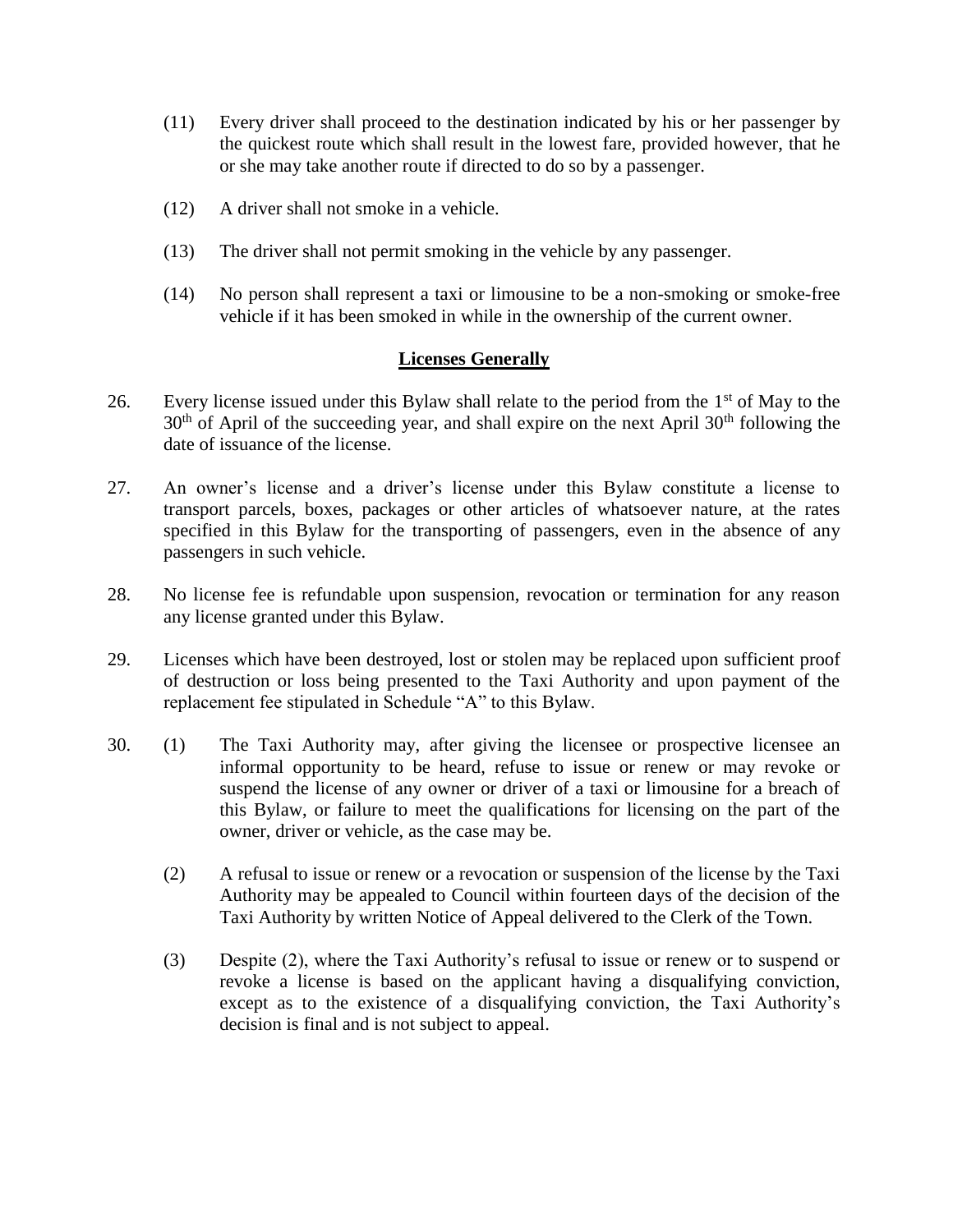- (4) Following receipt of a Notice of Appeal, Council shall convene an appeal hearing and following the appeal hearing may uphold the decision of the Taxi Authority, or:
	- (a) Where the Taxi Authority has refused to issue or renew a license, Council may issue or renew the license;
	- (b) Where the Taxi Authority has revoked a license, Council may reverse the revocation and reinstate the license immediately, or reverse the revocation and instead suspend the license;
	- (c) Where the Taxi Authority has suspended a license, Council may reverse the suspension and reinstate the license immediately, or may substitute a shorter suspension.
- (5) In exercising its discretion in an appeal, Council shall consider:
	- (a) The nature and severity of the violation of this Bylaw or nature and severity of the disqualification of the appellant that led to the Taxi Authority's decision;
	- (b) The protection of the public;
	- (c) The circumstances of the appellant, including whether the appellant suffers from a mental illness or mental instability, abuses drugs or alcohol, or has a propensity for violence or other objectionable behavior, that could cause the applicant to be a danger to passengers or others;
	- (d) The likelihood of a recurrence of a violation of this Bylaw;
	- (e) All other circumstances that Council determines are relevant.

# **Taxi Roof Signage**

- 31. No vehicle which is the subject of a taxi owner's license shall be operated or permitted to be operated as a taxi unless it is equipped with a sign affixed to the roof of such taxi capable of being illuminated electrically from within such sign.
- 32. Taxi roof signs:
	- (1) Shall be of the size, colour, design, layout and style as may be prescribed from time to time by the Taxi Authority and shall bear the vehicles' owner's license number;
	- (2) Shall bear the business name under which the taxi is being operated;
	- (3) Shall be connected to the electrical system of the taxi in such a manner that it is illuminated in the interior of the sign and is capable of being switched on and off by the operator of the vehicle.
- 33. The taxi roof sign required herein shall be removed from the roof or covered by opaque material when the vehicle is not in service as a taxi.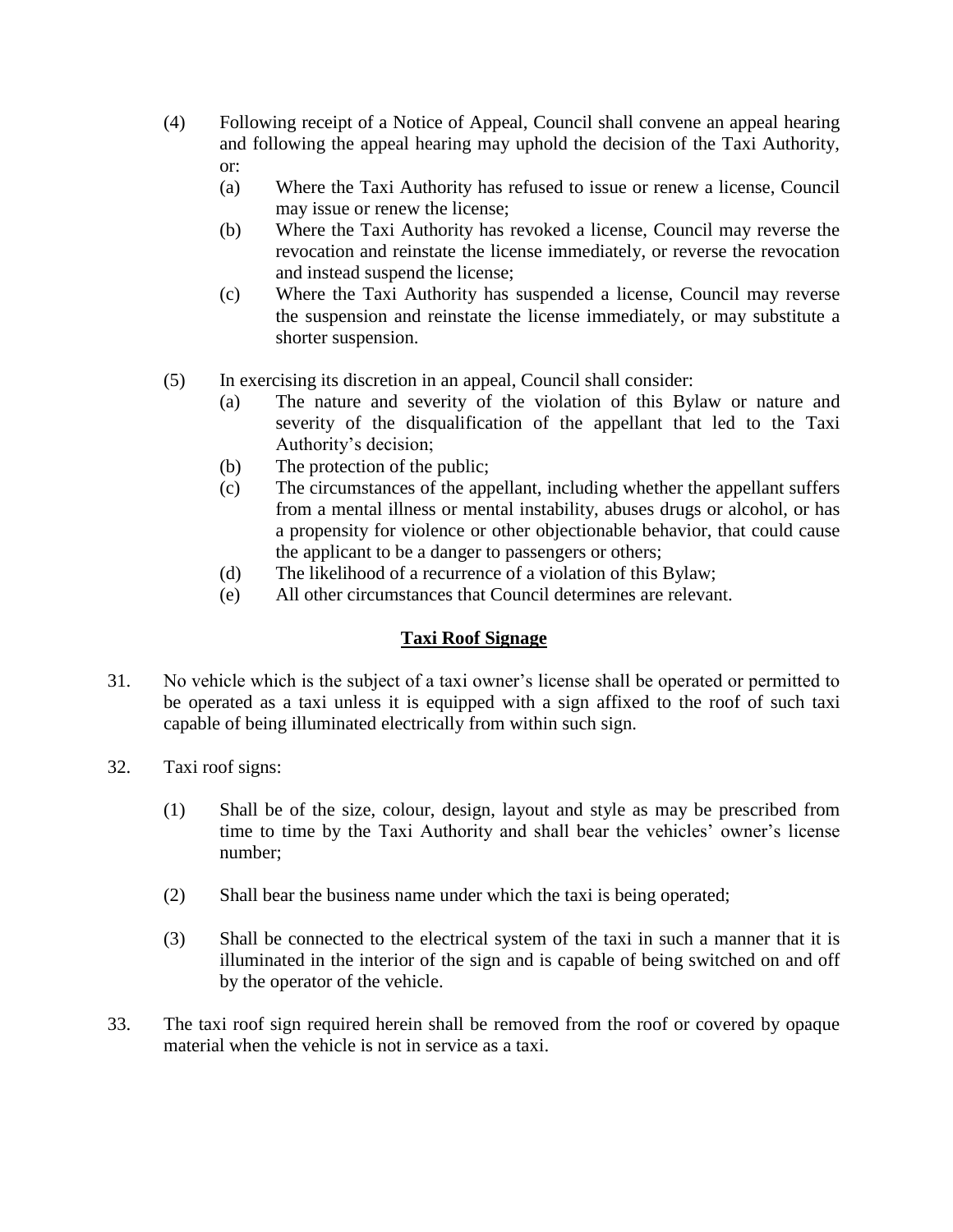#### **Fares**

- 34. Every taxi driver shall charge fares no greater than those set out in Schedule "B" to this Bylaw.
- 35. Every taxi driver or taxi owner who receives or demands a fare greater than the fares set out in Schedule "B" to this Bylaw shall be guilty of an offence under this Bylaw, provided, however, that it shall not be an offence for a driver to accept a gratuity voluntarily offered by a passenger. For greater certainty, no taxi driver shall demand any additional fee for the transportation of wheelchairs, walkers, dogs accompanying passengers with disabilities, if such dogs are trained to assist a person with a disability, or for escorting passengers with disabilities to and from the first accessible door of their pick-up or destination.
- 36. Every taxi driver shall post a copy of the tariff of maximum fares set out in Schedule "B" in the inside of the taxi where such fares are clearly visible to passengers.

#### **Taxi Meters**

- 37. No vehicle shall be licensed as a taxi or shall be operated as a taxi unless it has installed within it a single taxi meter with a single tariff only which shall be connected to, and operated from, one of the front wheels of the taxi or from the transmission or drive shaft and shall be regulated to show the correct maximum fare for transporting passengers or goods as set out in Schedule "B".
- 38. The taxi meter shall meet the following specifications:
	- (1) It shall be equipped with a timing device which shall register a fare while the vehicle is engaged but not in motion in accordance with the fare schedule;
	- (2) It shall be placed in the taxi so that the fare registered on the taxi meter is clearly visible to passengers at all times, and the taxi meter shall be illuminated by a suitable light after dark;
	- (3) The cover and gear of the taxi meter shall be kept sealed and intact; and
	- (4) The taxi meter shall not be calibrated to register any fare which is not in accordance with the maximum fares in Schedule "B".
- 39. The holder of the taxi owner's license shall, at his or her own expense, provide to the Taxi Authority a certificate stating that the taxi meter is properly calibrated to show the maximum fares set out in the schedule.
- 40. Every taxi driver who transports any passenger or article for hire shall ensure that the meter operates during the entire period of such transportation unless the driver has made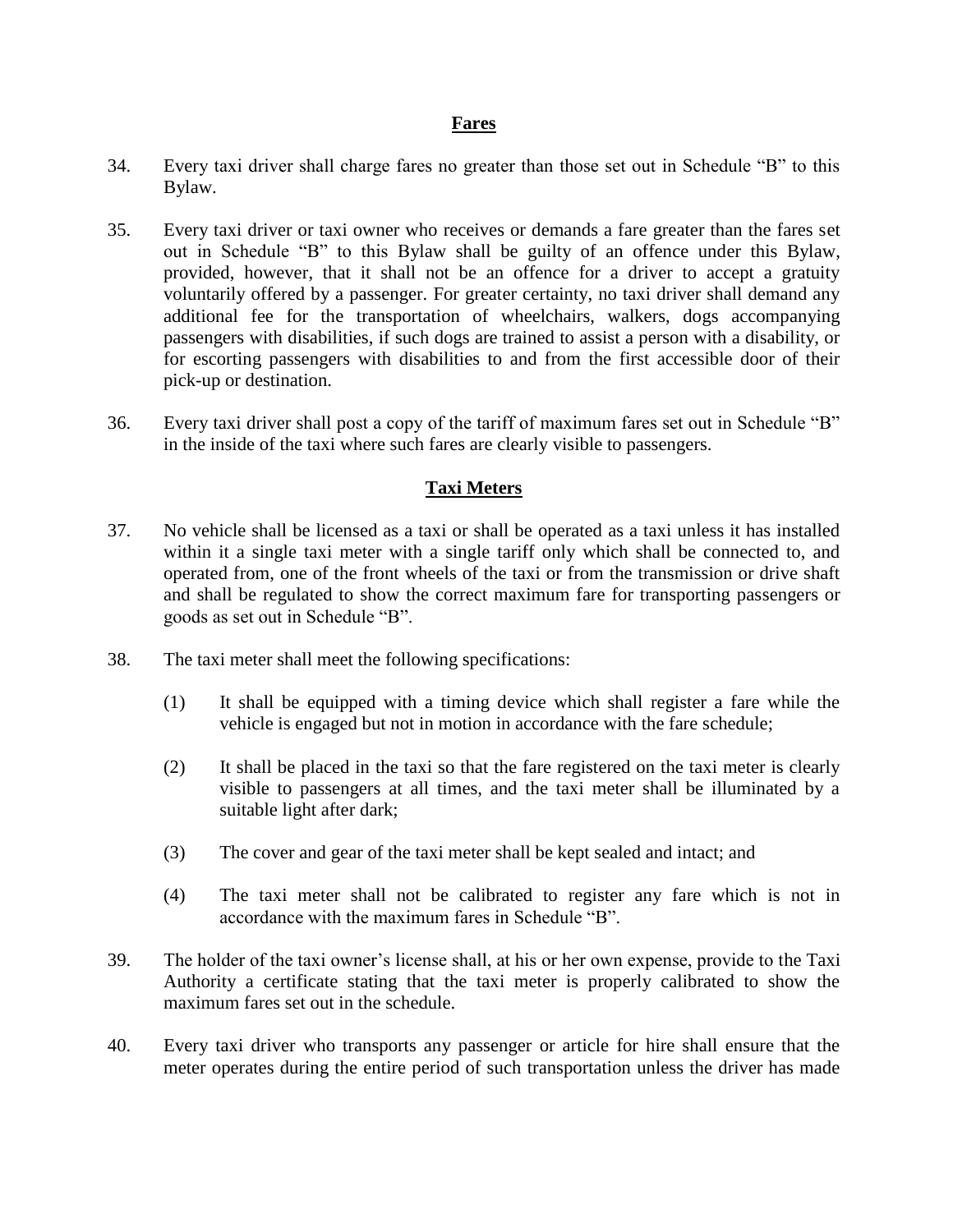agreement with the passenger for transportation at the hourly rate provided for in Schedule "B".

- 41. The Taxi Authority may at any time inspect any meter which is installed in a taxi and may apply such tests to the taxi and meter as may be necessary to ascertain the accuracy of the taxi meter.
- 42. It shall be an offence for any person who has possession or custody of the taxi meter to refuse to allow such tests or to hinder such tests being conducted.
- 43. The owner of a taxi who operates or permits the taxi to be operated in which is installed a taxi meter which shows a variation in the correctness of the maximum fare thereof such as results in an increase of more than five per cent in the fares being charged shall be guilty of an offence and should in addition to any other penalty reimburse the Town for the costs of tests carried out on the taxi meter.

# **Taxi Stands**

- 44. The Traffic Authority for the Town may establish Common Taxi Stands for taxis on such streets and in such places and numbers as he or she shall determine of the greatest benefit and convenience to the public and such Common Taxi Stands shall be designated by appropriate signs as provided for in the Motor Vehicle Act.
- 45. Common Taxi Stands shall only be used by a licensed driver operating a licensed taxi.
- 46. Taxi drivers who use Common Taxi Stands shall be subject to the following regulations:
	- (1) Any driver whose vehicle is available for hire may take a position with the vehicle at any Common Taxi Stand where there is a vacancy;
	- (2) A driver entering a Common Taxi Stand shall take a position at the rear of the taxi which is at the end of the line at the stand;
	- (3) Whenever a taxi leaves the stand, all other drivers shall move their vehicles ahead;
	- (4) All drivers shall move their vehicles when necessary to allow the departure from the stand of any other taxi;
	- (5) No driver while parked at a Common Taxi Stand shall:
		- (a) Leave his or her vehicle unattended; or
		- (b) Obstruct the exit of another vehicle whose driver indicates a desire to leave the stand.
	- (6) No driver shall interfere with the free selection by any passenger of any vehicle at the stand.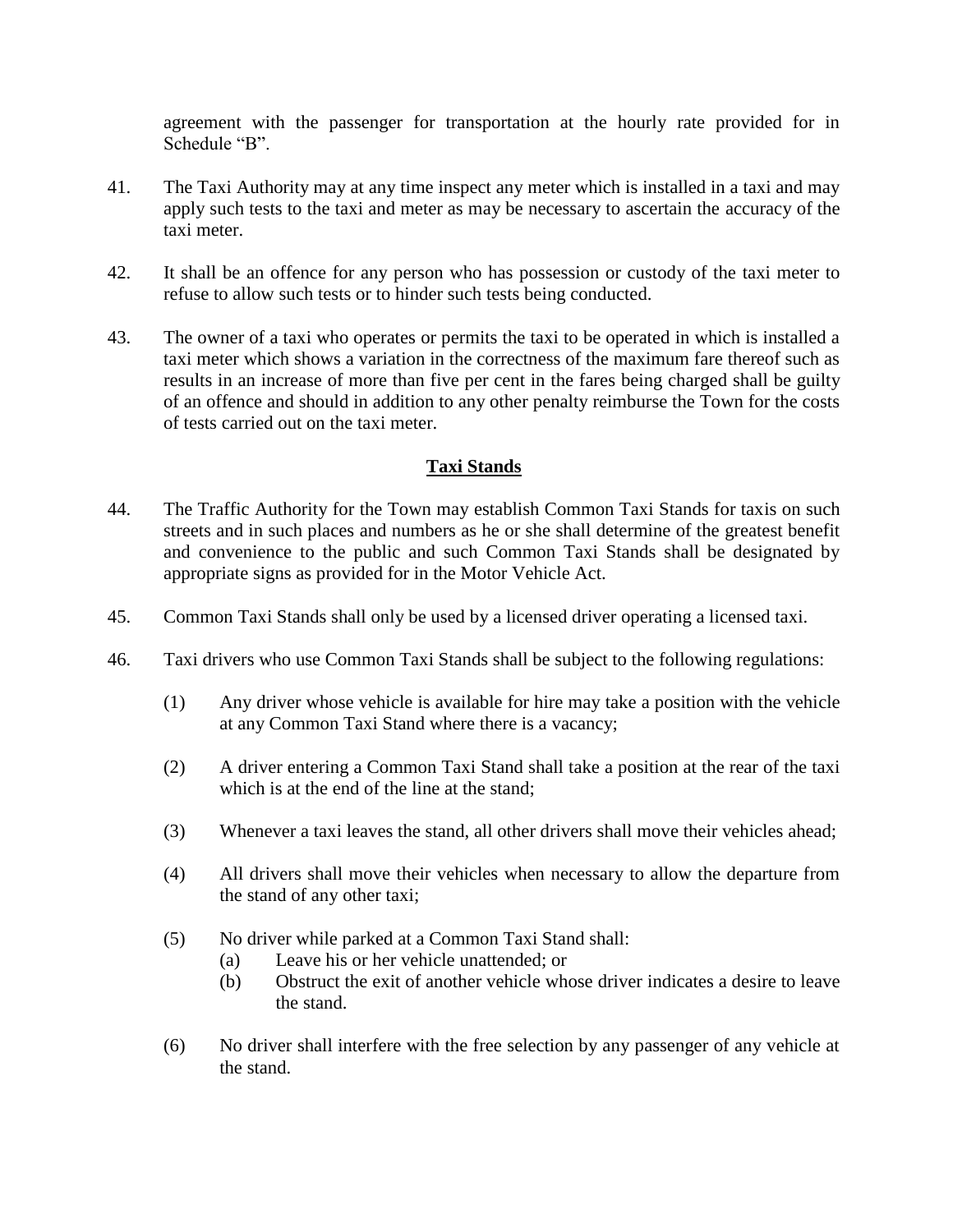#### **Penalties**

- 47. (1) Any person who violates or fails to comply with any provision of this Bylaw shall, upon summary conviction, be guilty of an offence and shall be liable to a fine of not less than \$100 and not more than \$1,000, and in default of payment to imprisonment for a term of not more than 30 days.
	- (2) The power of the Taxi Authority under section 30 of this Bylaw to refuse to issue or renew or to revoke or suspend the license of an owner or driver of a taxi or limousine for breach of this Bylaw is not diminished or in any way affected by the payment of fines or penalties or the serving of a term of imprisonment of such owner or driver pursuant to this section of the Bylaw.

# **Repeal**

48. Bylaw No. 22, "Taxi Bylaw", is repealed upon the coming into force of this Bylaw.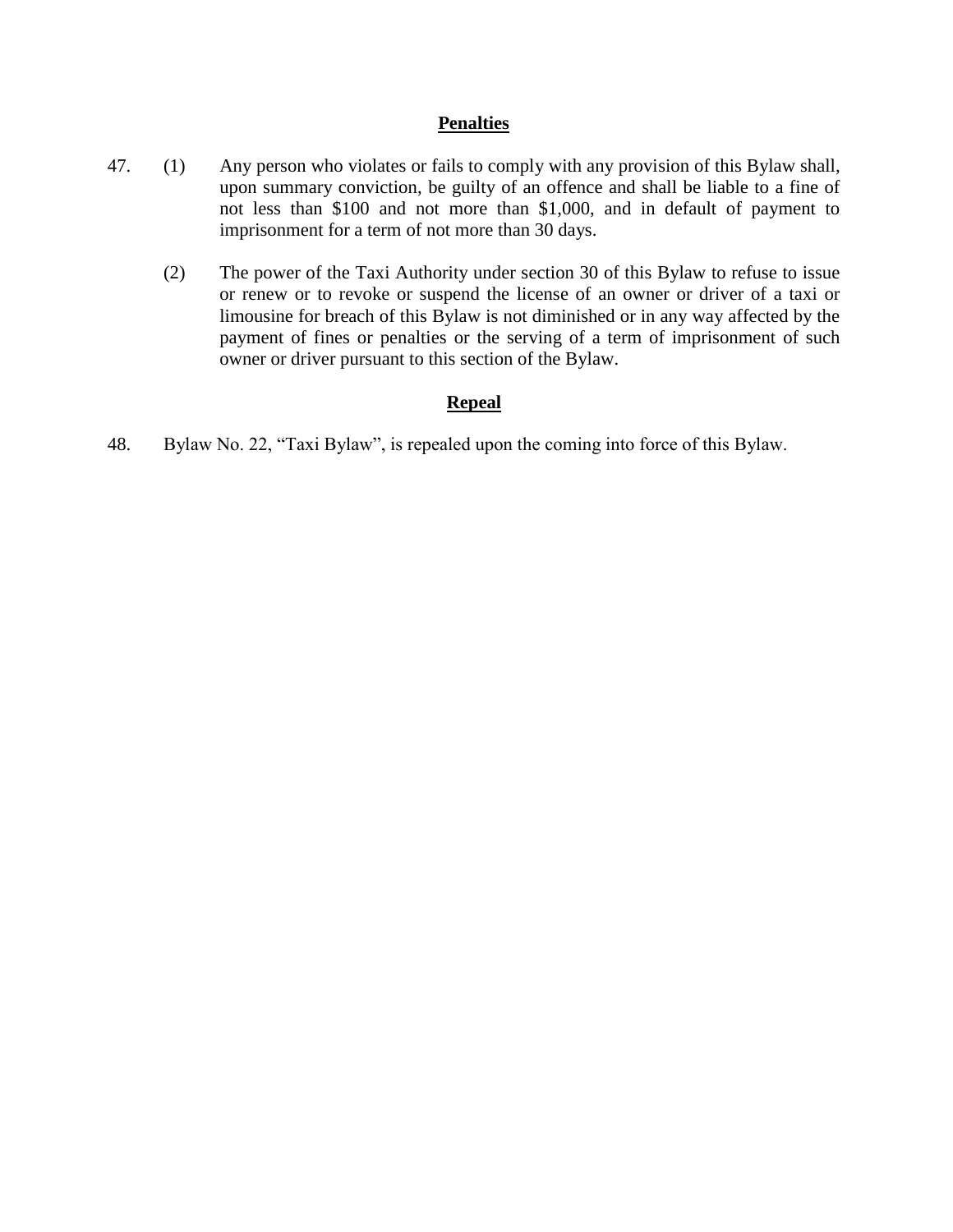# **SCHEDULE "A"**

| Owner's license – annual fee (per vehicle)                    | \$25.00 |        |
|---------------------------------------------------------------|---------|--------|
| Owner's license – transfer fee                                | \$10.00 |        |
| Driver's license – annual fee                                 | \$25.00 |        |
| Replacement fee for destroyed, lost or stolen owner's license |         | \$5.00 |